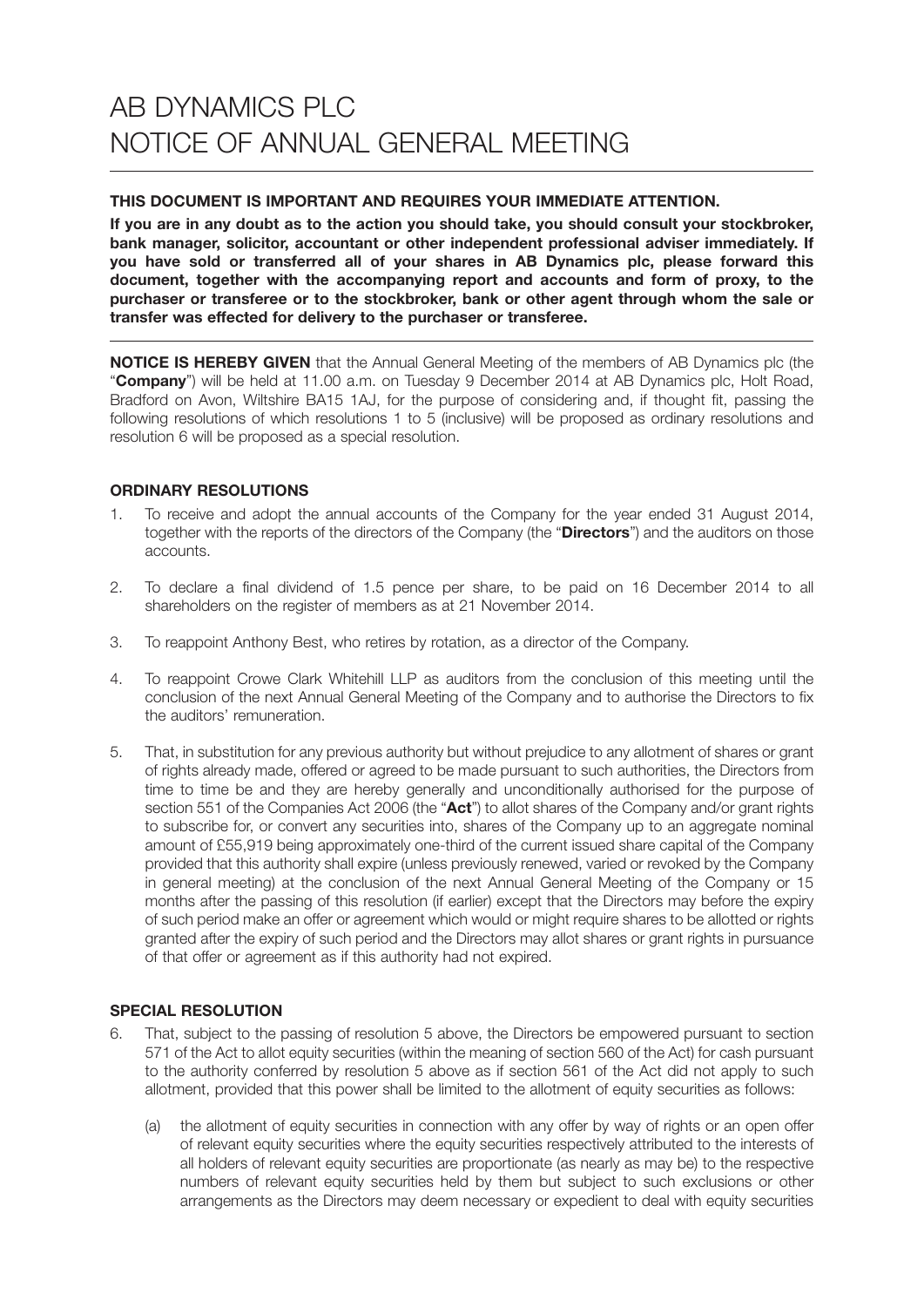which represent fractional entitlements or on account of either legal or practical problems arising in connection with the laws or requirements of any regulatory or other authority in any jurisdiction; and

 (b) otherwise than pursuant to paragraph (a) above, up to an aggregate nominal amount of £28,519 being approximately 17 per cent. of the current issued share capital of the Company,

 provided that the powers conferred by this resolution shall expire (unless previously renewed, varied or revoked by the Company in general meeting) on a date which is the earlier of 15 months from the date of the passing of this resolution and the conclusion of the next Annual General Meeting of the Company (the "**Section 571 Period**") but so that the Company may at any time prior to the expiry of the Section 571 Period make an offer or agreement which would or might require equity securities to be allotted pursuant to these authorities after the expiry of the Section 571 Period and the Directors may allot equity securities in pursuance of such offer or agreement as if the authorities hereby conferred had not expired.

By Order of the Board

# **Robert Hart**

Company Secretary

13 November 2014

Registered office: AB Dynamics plc Anthony Best Dynamics Limited Holt Road Bradford on Avon Wiltshire BA15 1AJ

Registered number: 08393914

### **Action to be Taken**

Each shareholder is entitled to appoint one or more proxies to attend, speak and vote instead of that shareholder. A proxy need not be a shareholder.

Shareholders should kindly complete and return the enclosed form of proxy as soon as possible, whether or not they expect to be able to attend the Annual General Meeting. Return of a form of proxy will not prevent a shareholder from attending, speaking and voting in person at the meeting if that shareholder so wishes and is so entitled. If you are a CREST member you can submit your proxy electronically, through the CREST system by completing and transmitting a CREST proxy instruction as described in the Notes to this Circular and in the Form of Proxy.

### **Recommendation**

The Board is of the opinion that these proposals are in the best interests of the Company and its shareholders as a whole. Accordingly, the Directors unanimously recommend all shareholders to vote in favour of the resolutions, as they intend to do in respect of their own beneficial shareholdings (if any).

Explanatory notes in respect of the resolutions proposed are set out in the Appendix to this Notice.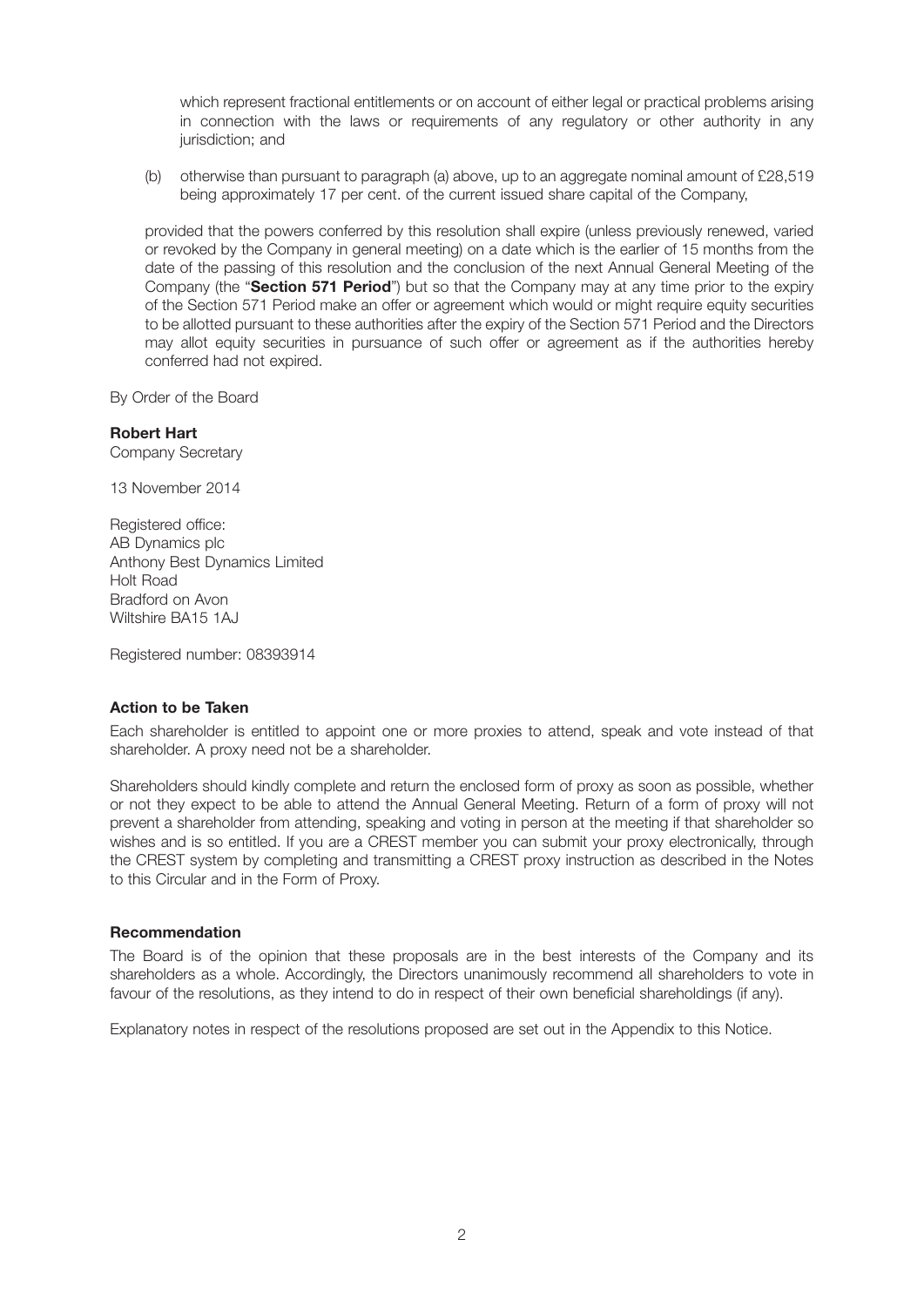# **NOTES**

- 1. Only holders of ordinary shares are entitled to attend and vote at the Annual General Meeting. A member is entitled to appoint another person as his proxy to exercise all or any of his rights to attend, to speak and to vote at the meeting. A member may appoint more than one proxy in relation to the meeting, provided that each proxy is appointed to exercise the rights attached to a different share or shares held by the relevant member. A proxy need not be a member of the Company.
- 2. A form of proxy is enclosed with this Notice and instructions for completion are shown on the form. To appoint a proxy, the form of proxy, and any power of attorney or other authority under which it is executed (or a duly certified copy of any such power or authority), must be completed and deposited with the Company's registrars, Share Registrars Limited at 9 Lion and Lamb Yard, Farnham, Surrey GU9 7LL or by fax on 01252 719 232 or by scan and email to proxies@shareregistrars.uk.com, in each case so as to arrive no later than 11.00 a.m. on Friday 5 December 2014, being 48 hours (ignoring any part of any day that is not a working day) before the start of the Annual General Meeting. Completion of a form of proxy (or any CREST Proxy Instruction, as described in paragraphs 5 to 8) will not preclude members attending and voting in person at the Annual General Meeting, should they so wish.
- 3. In the case of joint shareholders, the signature of the senior shareholder (seniority to be determined by the order in which the names stand in the register of members) shall be accepted to the exclusion of all other joint holders. The names of all joint shareholders should be stated at the top of the form.
- 4. In order to have the right to attend and vote at the meeting (and also for the purpose of determining how many votes a person entitled to attend and vote may cast), a person must be entered on the register of members of the Company at 11.00 a.m. on Friday 5 December 2014, being 48 hours (ignoring any part of any day that is not a working day) before the start of the Annual General Meeting, or, in the event of any adjournment, 48 hours before the start of the adjourned meeting (ignoring any part of any day that is not a working day). Changes to entries on the register of members after this time shall be disregarded in determining the rights of any person to attend or vote at the Annual General Meeting.
- 5. CREST members who wish to appoint a proxy or proxies through the CREST electronic proxy appointment service may do so by using the procedures described in the CREST Manual (available via www.euroclear.com/CREST). CREST personal members or other CREST sponsored members, and those CREST members who have appointed a voting service provider(s), should refer to their CREST sponsor or voting service provider(s) who will be able to take the appropriate action on their behalf.
- 6. In order for a proxy appointment or instruction made using the CREST service to be valid, the appropriate CREST message (a "**CREST Proxy Instruction**") must be properly authenticated in accordance with Euroclear UK & Ireland Limited's ("**Euroclear**") specifications and must contain the information required for such instruction, as described in the CREST Manual. The message, regardless of whether it constitutes the appointment of a proxy or is an amendment to the instruction given to a previously appointed proxy must, in order to be valid, be transmitted so as to be received by the issuer's agent (ID 7RA36) by the latest time for the receipt of proxy appointments specified in paragraph 2 above. For this purpose, the time of receipt will be taken to be the time (as determined by the timestamp applied to the message by the CREST Application Host) from which the issuer's agent is able to retrieve the message by enquiry to CREST in the manner prescribed by CREST. After this time any change of instructions to proxies appointed through CREST should be communicated to the appointee through other means.
- 7. CREST members and, where applicable, their CREST sponsors, or voting service providers should note that Euroclear does not make available special procedures in CREST for any particular message. Normal system timings and limitations will, therefore, apply in relation to the input of CREST proxy instructions. It is the responsibility of the CREST member concerned to take (or, if the CREST member is a CREST personal member, or sponsored member, or has appointed a voting service provider, to procure that his CREST sponsor or voting service provider(s) take(s)) such action as shall be necessary to ensure that a message is transmitted by means of the CREST system by any particular time. In this connection, CREST members and, where applicable, their CREST sponsors or voting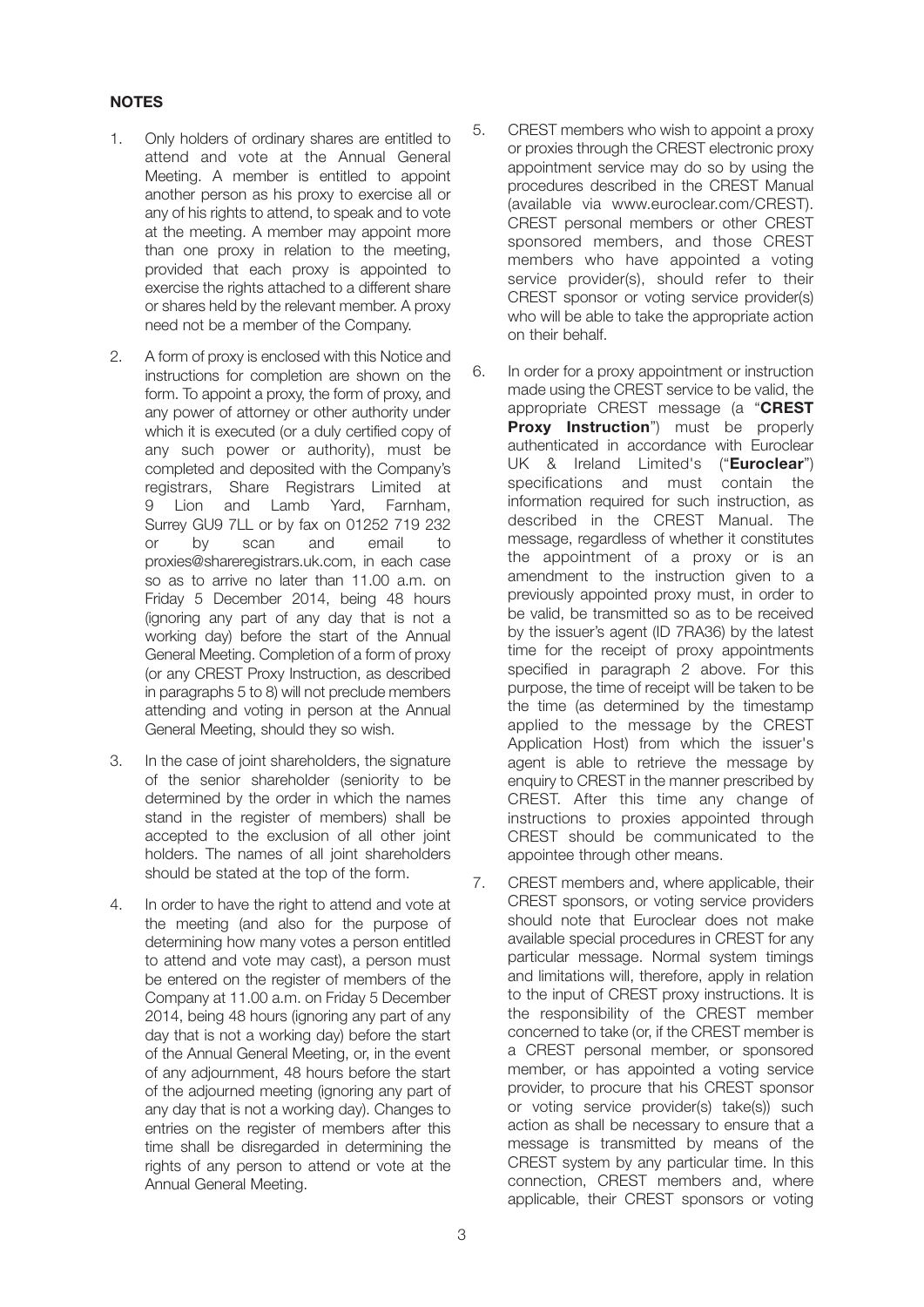service providers are referred, in particular, to those sections of the CREST Manual concerning practical limitations of the CREST system and timings.

- 8. The Company may treat as invalid a CREST proxy instruction in the circumstances set out in Regulation 35(5)(a) of the Uncertificated Securities Regulations 2001.
- 9. Any corporation which is a member can appoint one or more corporate representatives who may exercise on its behalf all of the powers as a member provided that no more than one corporate representative exercises powers over the same share.
- 10. Any member attending the meeting has the right to ask questions. The Company must cause to be answered any such question relating to the business dealt with at the meeting but no such answer need be given if (a) to do so would interfere unduly with the preparation for the meeting or involve the disclosure of confidential information, (b) the answer has already been given on a website in the form of an answer to a question, or (c) it is undesirable in the interests of the Company or the good order of the meeting that the question be answered.
- 11. As at 12 November 2014 (being the last business day prior to the publication of this Notice), the Company's issued ordinary share capital consisted of 16,775,640 ordinary shares of 1 pence each, carrying one vote each. Therefore, the total voting rights in the Company as at 12 November 2014 were 16,775,640.
- 12. A copy of this Notice, and other information required by section 311A of the Act, can be found at www.abd.uk.com.
- 13. You may not use any electronic address (within the meaning of section 333(4) of the Act) provided in this Notice or in any related documents (including the Chairman's letter and form of proxy) to communicate with the Company for any purposes other than those expressly stated.
- 14. Your personal data includes all data provided by you, or on your behalf, which relates to you as a shareholder, including your name and contact details, the votes you cast and your Reference Number (attributed to you by the Company). The Company determines the purposes for which and the manner in which your personal data is to be processed. The Company and any third party to which it discloses the data (including the Company's registrars) may process your personal data for the purposes of compiling and updating the Company's records, fulfilling its legal obligations and processing the shareholder rights you exercise.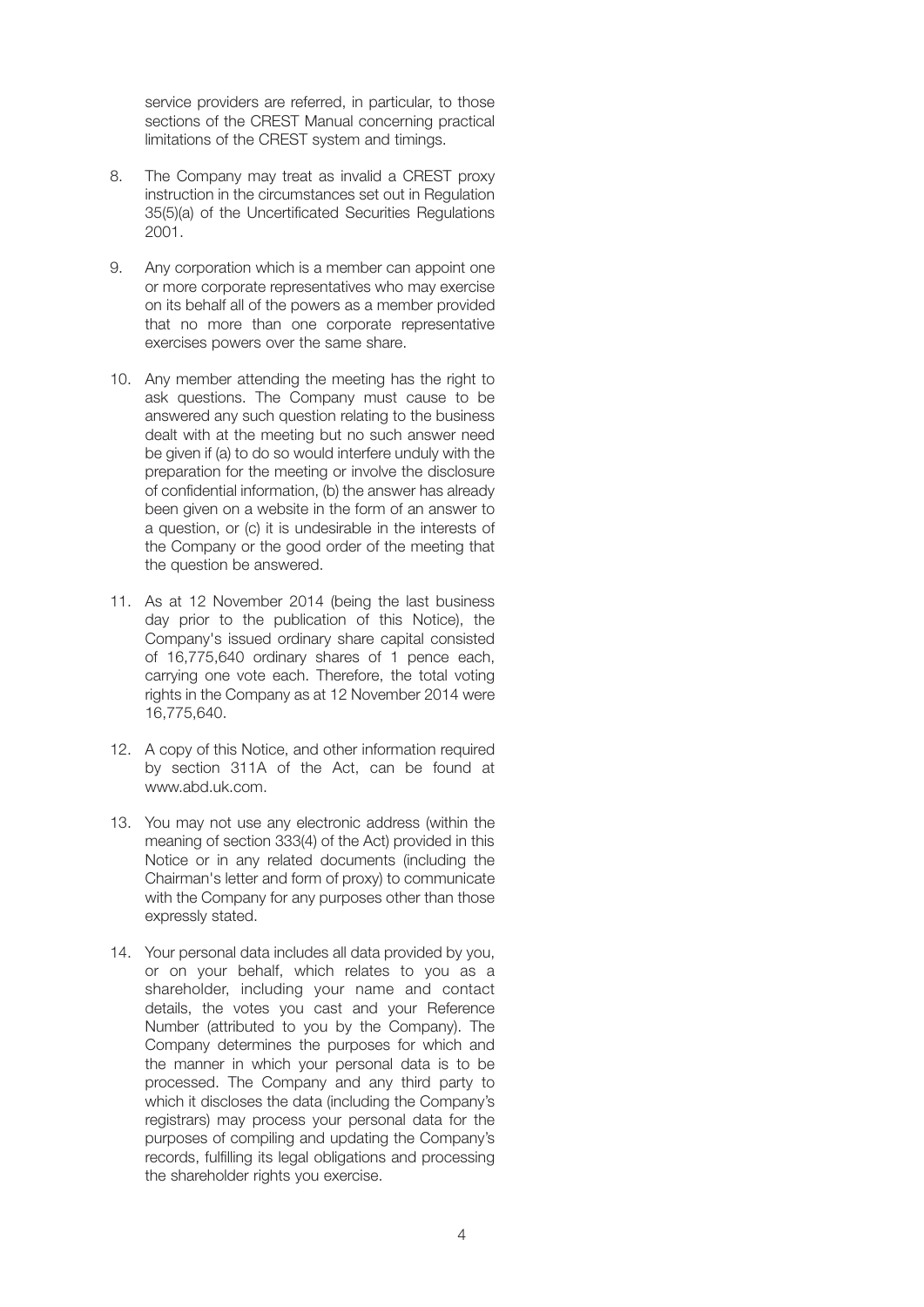## **APPENDIX: EXPLANATORY NOTES ON THE RESOLUTIONS TO BE PROPOSED AT THE ANNUAL GENERAL MEETING**

## **Resolution 1 – Annual report and accounts**

The Directors must present the annual audited accounts of the Company and the Directors' and Auditors' Reports for the year ended 31 August 2014 ("**2014 Annual Report**") to shareholders at the meeting. You are voting to receive the 2014 Annual Report. Detailed information is contained within the 2014 Annual Report.

## **Resolution 2 – Declaration of dividend**

Final dividends must be approved by shareholders but cannot exceed the amount recommended by the Directors. The Directors propose a final dividend of 1.5 pence per ordinary share. If approved, the dividend is expected to be paid on 16 December 2014 to shareholders on the register of members as of 21 November 2014. An interim dividend of 1.0 pence per share was paid during the year, making a total dividend distribution for the year of 2.5 pence per ordinary share.

## **Resolution 3 – Reappointment of Anthony Best**

Under the Articles, one third of the Directors are required to retire from office by rotation each year. Mr Best is willing to stand for reappointment as a Director.

Mr Best has been a Director of the Company since 7 February 2013. Mr Best was called up for National Service in 1955, obtaining a commission in the Royal Electrical and Mechanical Engineers. In 1957, he went to Cambridge University and graduated in Mechanical Sciences Tripos (Engineering). He joined Rolls-Royce Cars in 1960, initially as a graduate apprentice and then into the design department working on vehicle suspensions. In 1963, he moved to Avon Rubber Limited, initially as a Project Engineer working on the design and development of tyre manufacturing equipment, followed by a move into production management at the tyre plant in Melksham before becoming Production Manager in 1965.

In 1967, he joined Dr Alex Moulton at Moulton Developments as Chief Engineer working on vehicle suspensions for cars, trucks and coaches. Following the closure of Moulton Developments in 1982, he founded Anthony Best Dynamics Limited.

Mr Best has written a number of technical papers on vehicle suspension, ride and handling. He was awarded the Institution of Mechanical Engineers' Thomas Hawksley medal and the Automobile Division's Crompton Lanchester Medal in 1979. In July 2013 he was awarded an honorary Doctor of Engineering from Bath University. He is a Fellow of the Royal Academy of Engineering, Fellow of the Institution of Mechanical Engineers and is on the Court of the Worshipful Company of Engineers.

### **Resolution 4 – Reappointment of auditors and auditors' remuneration**

The Company is required to appoint auditors at each general meeting at which accounts are laid before the Company, to hold office until the end of the next such meeting. Crowe Clark Whitehill LLP have expressed their willingness to continue as auditors to the Company. This resolution proposes the appointment and, in accordance with standard practice, gives authority to the directors to determine the remuneration to be paid to the auditors.

## **Resolution 5 – Directors' authority to allot shares**

Under the Act, the Directors of a company may only allot unissued shares in the capital of the company or grant rights to subscribe for, or convert any security into, shares in the company if they are authorised to do so by the shareholders at a general meeting or by the company's articles of association.

This resolution gives Directors' authority to allot shares in the Company up to an aggregate nominal amount of £55,919 representing approximately one-third of the Company's issued ordinary share capital as at 12 November 2014 (being the last business day prior to the publication of this Notice). This authority will expire at the conclusion of the next Annual General Meeting to be held in 2015.